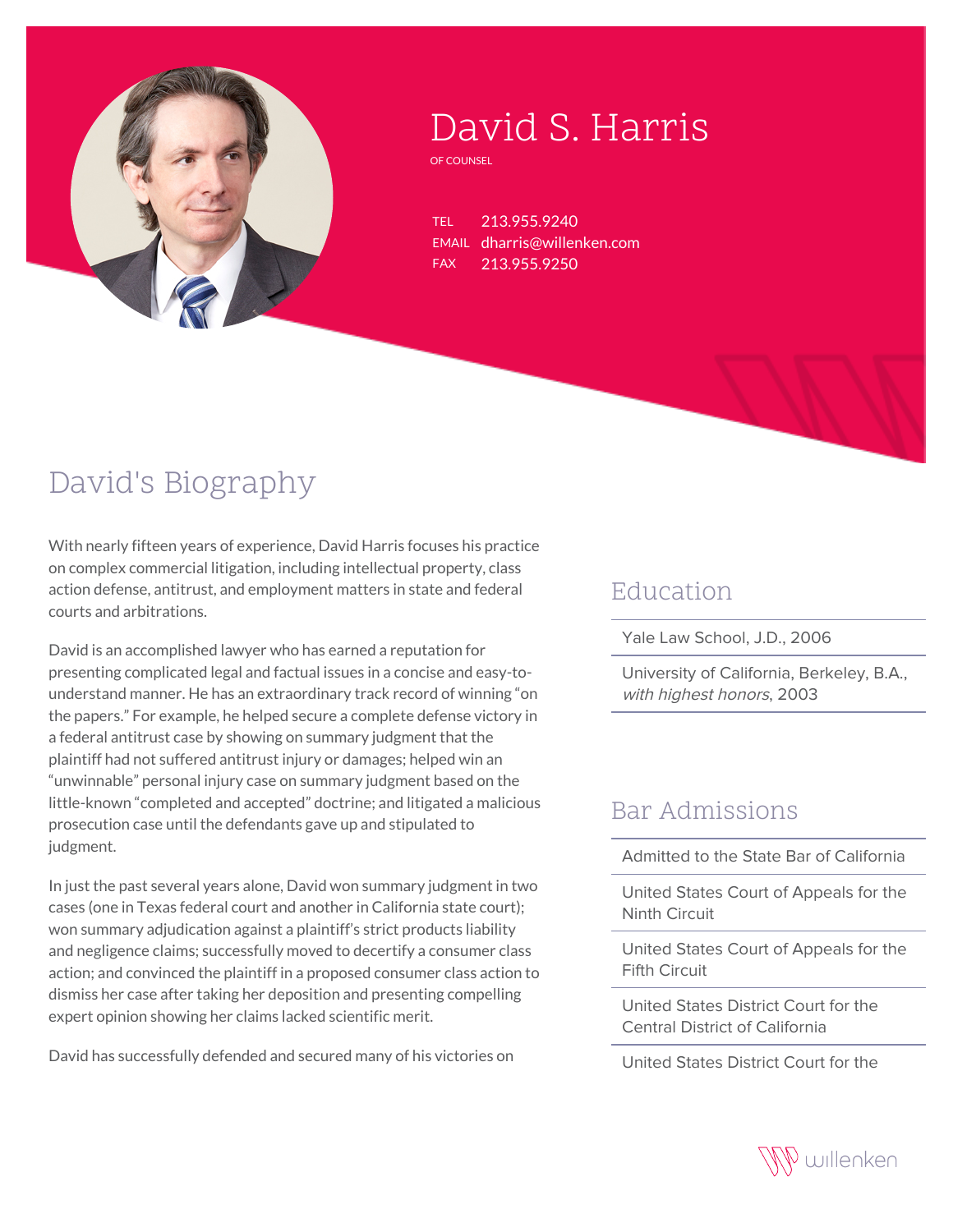appeal. In one such case, he prepared the winning Ninth Circuit brief on an issue of first impression regarding the forum non conveniens doctrine. In another, he helped convince the Ninth Circuit to uphold the trial court's dismissal of an antitrust action on the grounds that the plaintiff had failed to show cognizable injury under the federal antitrust laws. David also prepared and argued an appeal that led the Ninth Circuit to reverse the lower court's summary judgment order and hold that the client was not contractually liable for deaths and certain personal injuries allegedly cause by the client's products. Most recently, he briefed, argued, and obtained a complete victory for his client, a national airline, in an appeal in the California Court of Appeal regarding, among other things, the Airline Deregulation Act's express preemption clause.

In addition to working with Willenken as Of Counsel, David also maintains and runs his own boutique litigation firm (David S. Harris, P.C.), which he founded in early 2022. Before that, David honed his practice at law firms in Los Angeles and Washington, D.C. He began his legal career as a law clerk for Chief Justice Dana Fabe of the Alaska Supreme Court.

David lives in Los Angeles with his wife and two children. David and his wife are active in community affairs, including their synagogue, the local school district, and a number of non-profit organizations, including the [Law Project of Los Angeles](https://www.lawprojectla.org/), which provides legal advocacy for systeminvolved workers, families, and children.

### Cases

- Prepared and successfully argued an appeal to the Ninth Circuit regarding a district court's summary judgment order that misinterpreted the parties' asset purchase agreement. In 1996, the client sold its swimming pool construction business to the plaintiff. Decades later, the plaintiff filed suit alleging that the client was liable under the terms of the asset purchase agreement for all third-party asbestos-related personal injury claims, no matter when those claims arose, so long as the underlying asbestos exposure occurred prior to the sale of the swimming pool business. After oral argument, the Ninth Circuit issued a memorandum decision in which it held that the client was not liable for any wrongful death or loss of consortium claims that arose after the client sold its business.
- Won summary judgment against the plaintiff's claims in the Southern District of Texas. The plaintiff alleged that the client—an international petroleum services provider—breached a confidentiality agreement and engaged in fraud in connection with a possible acquisition of plaintiff's business, causing alleged damages in excess of \$12 million. On summary judgment, David disproved key elements of each of the plaintiff's claims, resulting in a complete defense victory and leaving





Northern District of California

United States District Court for the Southern District of California

United States District Court for the Eastern District of Texas

United States District Court for the District of Nevada

#### Practice Areas

- Appellate Litigation
- Complex Commercial Litigation
- Class Action Defense
- Intellectual Property Litigation

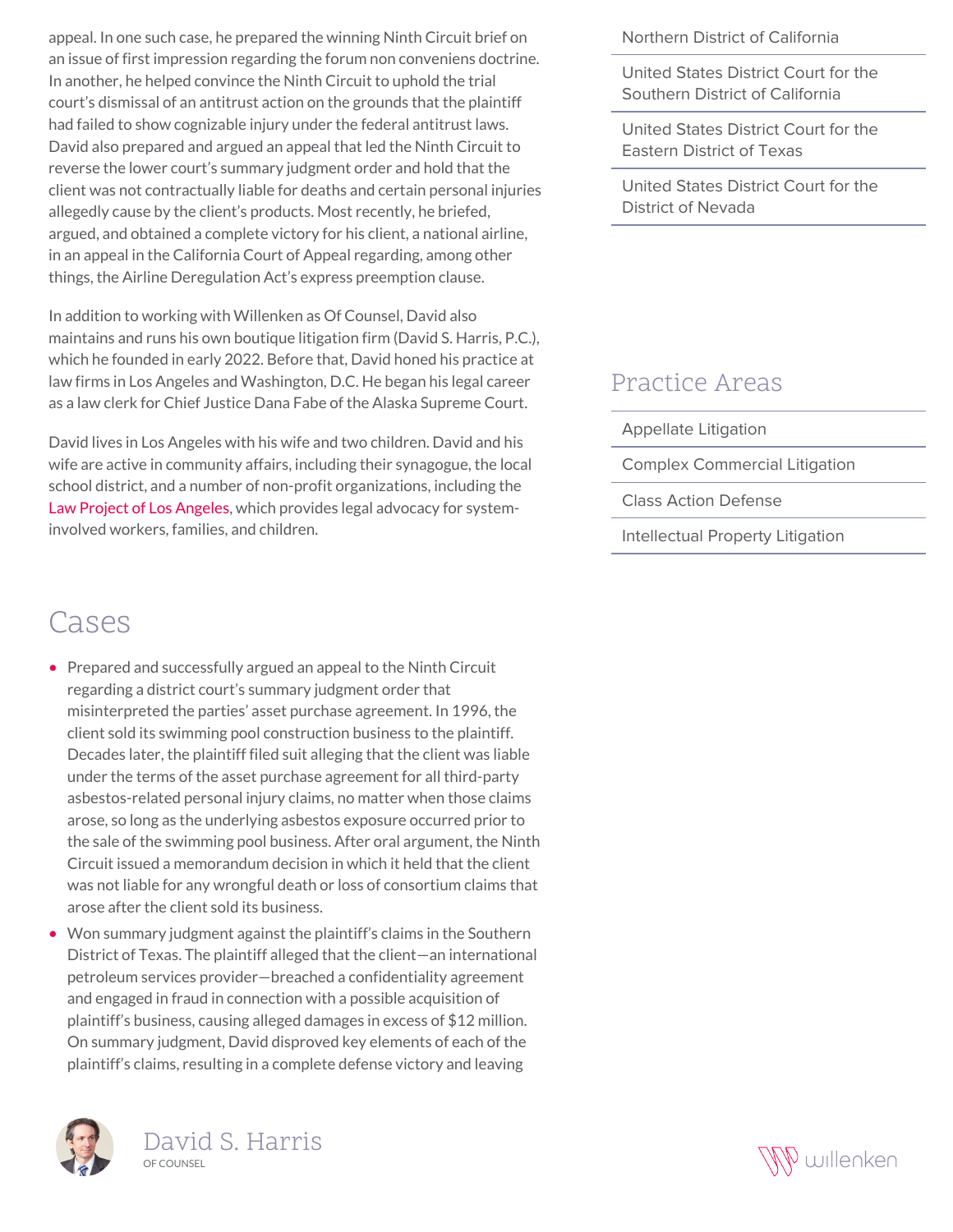only the client's counterclaims for trial.

- Prepared and successfully argued a motion to decertify a consumer class action brought against the client—the world's largest independent petroleum refiner. Prior to David's involvement in the case, the district court had certified a class of California purchasers of a certain branded gasoline. David developed a strategy aimed at showing, through further discovery and expert testimony, that the claims should not have been certified. He then prepared and argued the motion that resulted in the district court de-certifying the class, which reduced the client's potential monetary exposure from a claimed \$60 million to less than one hundred dollars. The district court also granted key aspects of a motion for summary judgment, disposing of the plaintiff's claim for injunctive relief.
- Won summary adjudication against all of the plaintiff's monetary claims in a dispute between the plaintiff and his former employer. The plaintiff sought millions of dollars of damages based on the allegation that the client had violated the California Labor Code and Business & Professions Code by failing to timely pay the plaintiff millions of dollars he claimed to be owed because of and upon his termination. David established as an "undisputed fact" that the plaintiff's key allegation was false, leading the trial court to summarily dismiss the plaintiff's damages claims.
- Successfully obtained dismissal of a proposed consumer class action in which the named plaintiff alleged that the client, the leading manufacturer and distributor of energy shots, mislabeled its products and misled consumers into believing those products were "all natural." David helped devise and implement a litigation strategy that resulted in the plaintiff making several key admissions during her deposition. He also marshalled expert opinion testimony that refuted several of plaintiff's allegations concerning the composition of the products at issue. Following disclosure of these opinions and faced with her own testimony, the plaintiff voluntarily dismissed with prejudice the entire case.
- Paved the way for a complete defense victory at trial on behalf of a national event producer. The plaintiff alleged that it had acquired an ownership interest in David's client years earlier. The plaintiff sought to exclude from trial damaging evidence that David uncovered during discovery, filing nearly a dozen motions in limine. David successfully opposed those motions, while simultaneously obtaining in limine orders excluding much of plaintiff's "key" evidence and trial theories. David's client obtained a complete trial verdict and was also awarded its attorney's fees and costs.
- Prepared the winning Ninth Circuit brief on an issue of first impression. After the district court granted a motion to dismiss the plaintiff's claims against the client—a large Mexican exporter of produce to the U.S.—the plaintiff appealed. The plaintiff-appellant argued that the trial court, among other things, applied the wrong legal